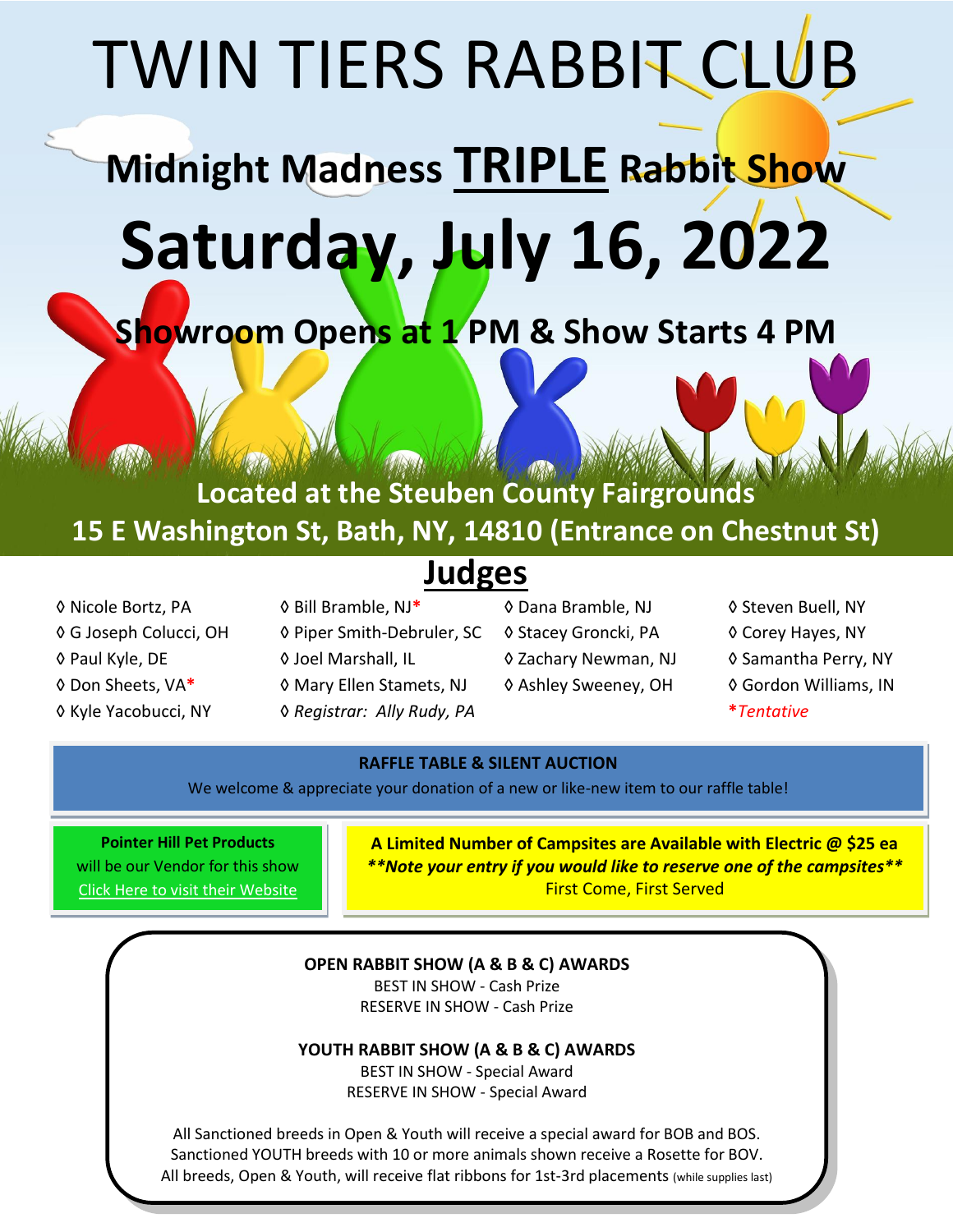# **\*TRIPLE\* ALL-BREED OPEN & YOUTH RABBIT SHOW ENTRY INFO:**

**Snail Mail Entries postmark by 7/9 to:** CHRISTINA ROSS, 6510 Conesus Spring Water Rd, Conesus, NY 14435

**Email Entries by 11 pm Wed, 7/13/22 to: ttrcshow@yahoo.com (for entries only, not PayPal Payments)** *You will have until 10 pm on Thursday, July 14th to "groom" your entry via email at no extra charge. Nothing after that date please!*

# **Entry Fees for Rabbits #1 to #10 are \$4 per Rabbit/Show (Fur +\$2/rabbit/show) Then, Entry Fees for Rabbits #11 and Up are \$3 per Rabbit/Show (Fur +\$2/rabbit/show)**

#### **Day of Show Entry Fee: \$6 per animal/per Show Any Change to Entry: \$2/CHANGE/ANIMAL/SHOW**

**CASH or CHECKS TO: TWIN TIERS RABBIT CLUB OR \*PAYPAL FRIENDS & FAMILY: ttrabbits21@gmail.com \*PayPal payments must be via Friends & Family or you will be charged all processing fees before entries are accepted.**

*\*\*EXHIBITOR IS RESPONSIBLE FOR PAYMENT OF ALL ENTRIES IF THEY DO NOT ATTEND\*\**

| <b>American Fuzzy Lops - Open</b>     | <b>English Spots - Youth</b>           | Mini Rex - Open & Youth                    |
|---------------------------------------|----------------------------------------|--------------------------------------------|
| <b>Argente Brun - Open</b>            | <b>Flemish Giants - Open</b>           | Mini Satin - Open & Youth                  |
| <b>Britannia Petite - Youth</b>       | Florida White - Open & Youth           | <b>Netherland Dwarf - Open &amp; Youth</b> |
| Champagne d'Argent - Open             | French Lop - Open & Youth              | Polish - Open & Youth                      |
| <b>Creme d'Argent - Open</b>          | Holland Lop - Open & Youth             | Rex - Open                                 |
| Dutch - Open & Youth                  | <b>Jersey Wooly - Open &amp; Youth</b> | <b>Satin - Open &amp; Youth</b>            |
| Dwarf Hotot - Open                    | <b>Lionheaad - Open &amp; Youth</b>    | <b>Tan - Open &amp; Youth</b>              |
| <b>English Lop - Open &amp; Youth</b> | Mini Lop - Open & Youth                | <b>Thrianta - Open</b>                     |

# **2022 BREED SANCTIONS**

**If you would like to SPONSOR a sanction PLEASE CONTACT JODY EARLE by June 24, 2022 at ttrabbits21@gmail.com or via our Facebook Page "Twin Tiers Rabbit Club - Midnight Madness Rabbit Show" Breeds listed in RED have been Sanctioned by an Exhibitor. Thank You To:**

**Sara Bergfjord, Ryan Brehm, Donna Burton, Tommy Cook, Stacey Curley, Dawn Guye, Julie Inch, Virginia Kouterick, Liz Lightfoot, Beth Lucas, Cassie Marvin, Emily Moyer, Carolyn Nelson, Ariana Passalacqua, Rainbow Rabbitry, Brittany Rutter, Ashley Sloan, Kristen Stewart, Harmony Swisher, Kylie Sydney, Deb Thorpe, John Wagner**

**This is an official New York State Rabbit Breeders Association show. All points will count toward NY State Awards. To be eligible for these awards, one must belong to a NY State Club and exhibit in at least 30% of the All Breed New York State Shows.**

## **FOR A COMPLETE & UPDATED [LIST OF ARBA SPECIALTY CLUBS -](https://arba.net/national-specialty-clubs/) CLICK HERE**

**OFFICIAL ARBA SANCTIONED OPEN & YOUTH SHOWS** Eric Stewart, Executive Director PO Box 400 Knox, PA 16232 **A.R.B.A. SHOW SANCTION FEE**: \$25/OPEN, \$20/YOUTH, \$40/COMBINED **A.R.B.A. MEMBERSHIP DUES:** Individual \$20/year or \$50/3 years; Husband & Wife \$30/year or \$75/3 years; Husband & Wife Family \$30/year + \$5/youth or \$75/3 years + \$10/Youth; Single Adult Family \$20/year + \$5/Youth or \$50/3 + \$10/Youth **2022 NATIONAL A.R.B.A. CONVENTION (99th Annual) October 30-November 2, 2022 in Reno, NV** RENO-SPARKS CONVENTION CENTER, 4590 South Virginia Street, Reno, NV 89502

**Show Superintendent:** Marty Earle 315-521-1223 **Assistant Superintendent:** Mike Ross **Show Secretary:** Christina Ross **Catalog & Sanctions:** Jody Earle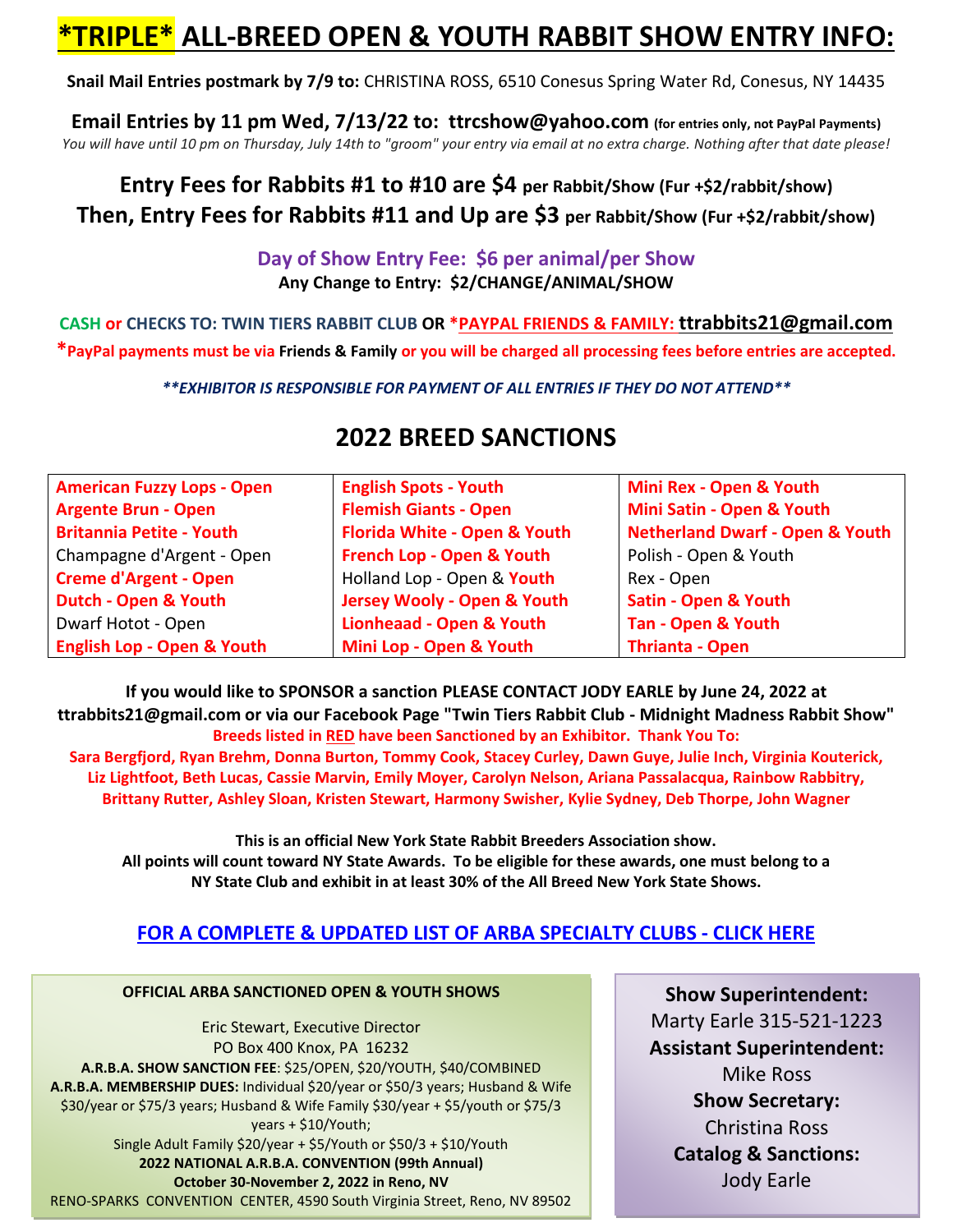### **HOTEL INFORMATION:**

There are limited hotels available right in Bath, NY We recommend searching for hotels in [Corning](https://www.hotels.com/search.do?destination-id=1444853&q-check-in=2021-07-17&q-check-out=2021-07-18&q-rooms=1&q-room-0-adults=2&q-room-0-children=0&sort-order=BEST_SELLER) or [Hornell](https://www.hotels.com/search.do?destination-id=1415103&q-check-in=2021-07-17&q-check-out=2021-07-18&q-rooms=1&q-room-0-adults=2&q-room-0-children=0&sort-order=BEST_SELLER) *Click on the city name above to see a listing of hotels available*

#### **FOOD INFORMATION:**

There will be NO food vendor at our show. Snacks will be available as a 4H Fundraiser. There are several local restaurants to choose from & Door Dash is a handy tool :) Click on these links for more information on these restaurant options:

[Rico's Pizza \\*](http://ricospizza.com/menu/) [Burger King](http://www.bk.com/store-locator/store/restaurant_1382) \* [Taco Bell](http://locations.tacobell.com/ny/bath/368-w--morris-st.html?utm_source=yext&utm_campaign=googlelistings&utm_medium=referral&utm_term=029461&utm_content=website&y_source=1_NjE0MzkzOS03MTUtbG9jYXRpb24ud2Vic2l0ZQ%3D%3D) [\\* McDonald's](http://locations.tacobell.com/ny/bath/368-w--morris-st.html?utm_source=yext&utm_campaign=googlelistings&utm_medium=referral&utm_term=029461&utm_content=website&y_source=1_NjE0MzkzOS03MTUtbG9jYXRpb24ud2Vic2l0ZQ%3D%3D) \* [Arby's](http://locations.arbys.com/ny/bath/380-w-morris-st.html) \* [Subway](http://restaurants.subway.com/united-states/ny/bath/322-west-washington-street?utm_source=yxt-goog&utm_medium=local&utm_term=acq&utm_content=15755&utm_campaign=evergreen-2020) \* [Dunkin' Donuts](http://locations.dunkindonuts.com/en/ny/bath/350-w-morris-st/346361?utm_source=google&utm_medium=local&utm_campaign=localmaps&utm_content=346361) [\\* Wendy's](http://locations.wendys.com/united-states/ny/bath/7748-route-53)

## **SHOW RULES**

- 1. All animals are entered and shown at the risk of the owner. TTRC will not be responsible in case of fire, theft, accident or providential destruction. However, every precaution will be taken to eliminate danger.
- 2. TTRC reserves the right to substitute a judge or judges at any time it deems necessary.
- 3. All entries must have a legible permanent tattoo in the left ear.
- 4. Exhibitors must pick up check-in sheets prior to the show and verify all entries. Scratches will be done at the judge's tables. No refunds given for scratched entries.
- 5. No changes can be made at the judge's table unless approved by the show secretary.
- 6. Any animal showing signs of sickness or disease will be immediately removed from the showroom, and entry fees will not be refunded.
- 7. This is a carrying case show. NO express shipments will be accepted. NO telephone entries will be accepted. All carrying cages MUST have leak proof bottoms. ANY cage found leaking will be removed from the show room.
- 8. Absolutely NO breeding of stock in the show room.
- 9. Absolutely **NO Cats, Birds or Dogs allowed** in the show room (except registered & leashed service animals)
- 10. All exhibitors are responsible for getting their animals to the show table promptly. There will be NO more than two (2) calls for a class. After that, any animal not on the table will be disqualified.
- 11. Payment for entry fees must accompany the entry form and will mean that the exhibitor agrees to comply with all A.R.B.A. rules and those rules set forth in this catalog.
- 12. Judging starts promptly at 4 pm. We request that exhibitors be ready at this time.
- 13. Anyone causing a disruption or attempting to intimidate a judge will immediately be asked to leave the show and will forfeit all show fees.
- 14. There must be 10 or more animals shown in a Sanctioned breed to be eligible for an award.
- 15. ALL PRIZES must be picked up before leaving the show.
- 16. CHILDREN MUST BE UNDER PARENTAL CONTROL **AT ALL TIMES**, otherwise both will be asked to leave the show and entry money will be forfeited.

## **RHD Rules**

1. The TTRC Show will follow all guidance put out by the ARBA (www.visit arba.net for details)

# **Covid-19 Mandates**

- 1. TTRC asks all Exhibitors to comply with all NY State Covid-19 Mandates as of the date of the show.
- 2. Exhibitors may bring a pop-up tent for outdoor shelter.